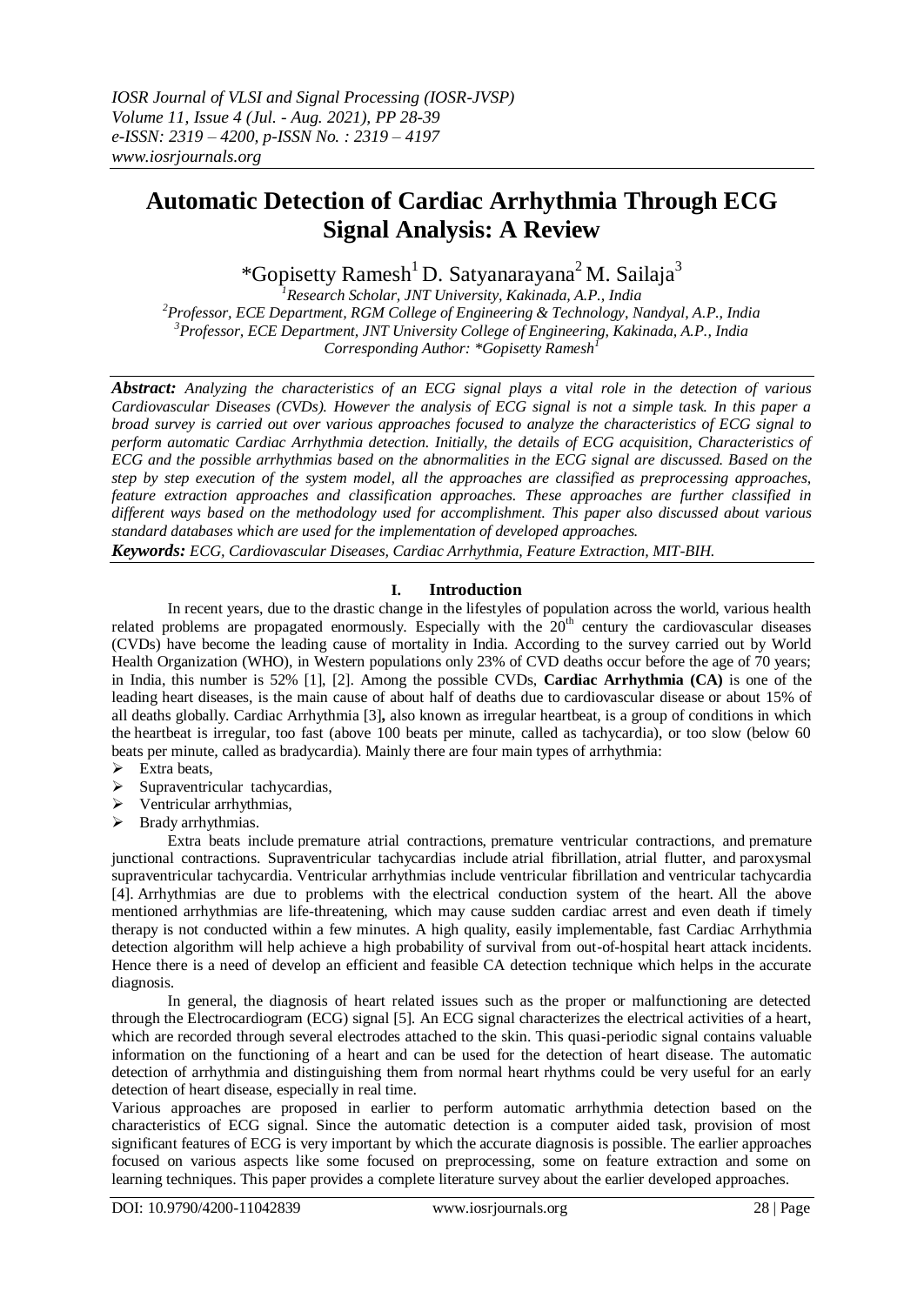Rest of the paper is organized as follows; Section II gives the basic details of ECG signal. Section III illustrates the details of earlier proposed approaches and section IV concludes the paper.

# **1. ECG Acquisition**

# **II. Ecg Signal Analysis**

The heart is a muscle that contracts in a rhythmical manner, pumping blood throughout the body. This contraction has its beginning at the atrial sine node that acts as a natural pace-maker, and propagates through the rest of the muscle. This electrical signal propagation follows a pattern [6]. As a result of this activity, electrical currents are generated on the surface of the body, provoking variations in the electrical potential of the skin surface. These signals can be captured or measured with the aid of electrodes and appropriate equipment. The difference of electrical potential between the points marked by the electrodes on the skin, usually is enhanced with the aid of an instrumentation (operational) amplifier with optic isolation. Then, the signal is submitted to a high-pass filter; and as a second stage, submitted to an anti-aliasing low-pass filter. Finally, it appears in an analogical to digital converter. The graphical registration of this acquisition process is called electrocardiogram (ECG). A simplified block diagram of ECG acquisition is shown in fig.1.



**Fig.1:** Architecture for acquisition of an ECG

#### **2. ECG Segments**

An ECG signal can be segmented into heartbeats. Each heartbeat consists of five standard waves labeled with the letters P, Q, R, S and T [7]. These waves indicate the depolarization and the re-polarization phases of heart muscles. Besides, five more inter-wave timings called PR, PR segment, QRS, QT, ST segment are used. These intervals are indicated on Fig.2.



**Fig.2:** Main characteristics of an ECG curve

Now we give a brief introduction about the role of these clinical features:

*P wave:* P waves are usually a low-amplitude feature that represents the depolarization of the atria prior to atrial contraction. They are hard to detect, but important to distinguish various cardiac arrhythmias.

*QRS complex*: It reflects the depolarization of the ventricles. This is the most significant wave of the ECG due to the large muscle mass of the ventricles. So it can be easily detected and often used to determine the heart rate. *T wave:* The T wave represents the re-polarization of the ventricles. It is a recovery phase of the cardiac muscle. The shape of this wave carries a lot of information about cardiac abnormalities. So it is important to analyze its geometrical properties such as symmetry, asymmetry and slope.

*PR interval:* It is the time elapsing between the beginning of the P wave and the beginning of the next QRS complex. It reflects conduction through the AV node1.

*PR segment:* The PR segment is the flat, usually isoelectric segment between the end of the P wave and the start of the QRS complex. Most of the delay in the PR segment occurs in the AV node.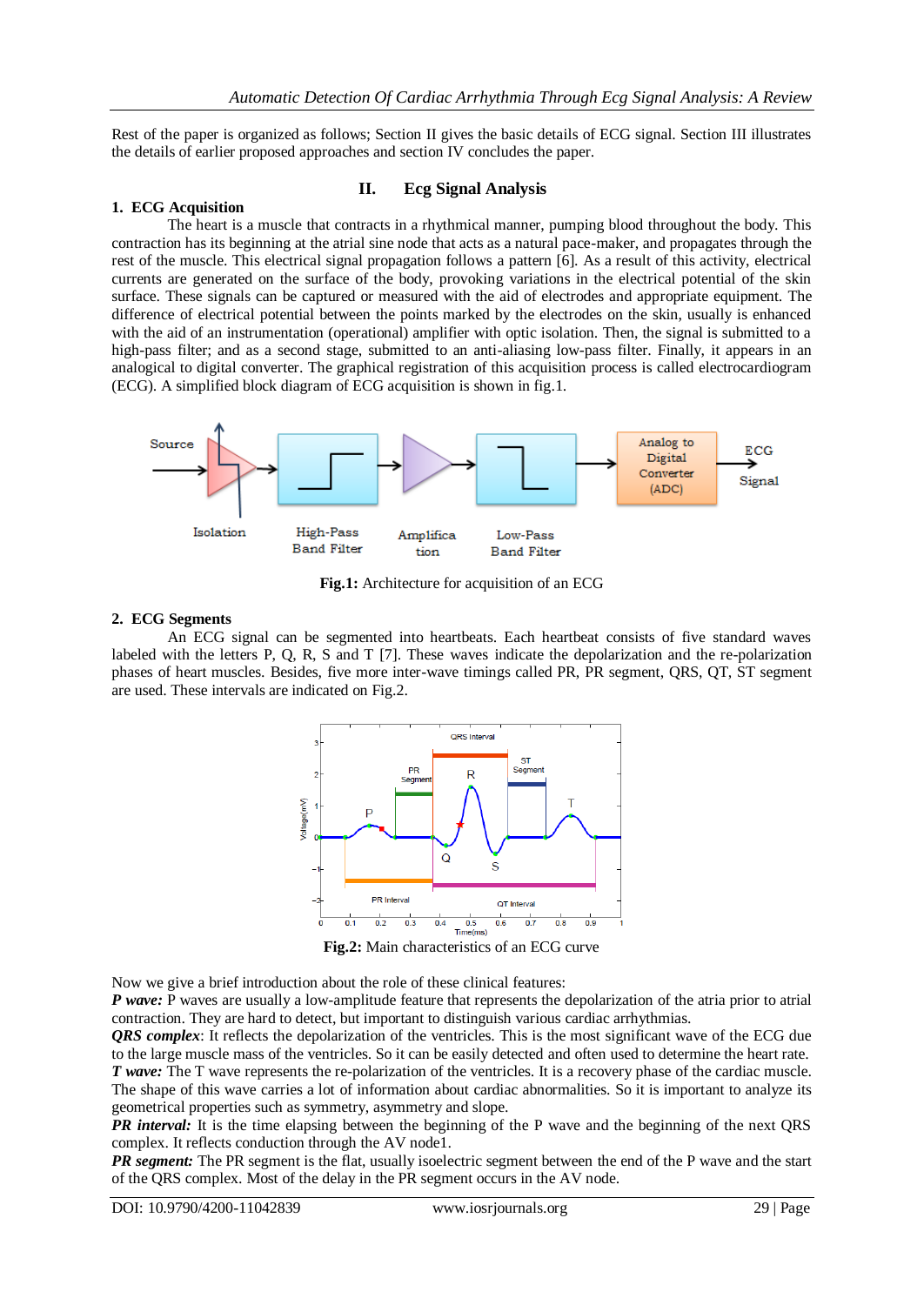*ST segment:* Represents the period from the end of ventricular depolarization to the beginning of ventricular repolarization. ST level shifts are significant markers of cardiac abnormalities

*QT interval:* It represents the time between the start of ventricular de-polarization and the end of ventricular repolarization. The QT interval is inversely proportional to heart rate: shortens at faster heart rates and lengthens at slower heart rates.

# **3. Cardiac Arrhythmias**

Since the ECG signal is the main contributor in the diagnosis of CA, different types of abnormalities in the rhythm of ECG declares different types of CAs. Table.1 gives the details of CAs and their respective abnormalities in the characteristics of ECG signal [8].

| Name of CA                       | <b>Heart Condition</b>                                    | <b>radicil.</b> Differentiation between different types of Cras<br><b>ECG</b> Abnormality |
|----------------------------------|-----------------------------------------------------------|-------------------------------------------------------------------------------------------|
| Normal<br><b>Sinus</b><br>rhythm | <b>SLA node</b>                                           | m٧<br>1.0 s                                                                               |
|                                  | Impulses originates at S-A<br>node at normal rate         | All complexes are normal, evenly spaced, rate 60-100/min                                  |
| <b>Sinus</b><br>bradycardia      | Impulses originates at S-A                                | All complexes are normal, evenly spaced, rate $<$ 60/min                                  |
|                                  | node at slow rate                                         |                                                                                           |
| <b>Sinus</b><br>tachycardia      | Impulses originates at S-A                                |                                                                                           |
|                                  | node at rapid rate                                        | All complexes are normal, evenly spaced, rate > 100/min                                   |
| <b>Sinus</b><br>arrhythmia       | Impulses originates at S-A                                | All complexes are normal, rhythm is irregular, longest R-                                 |
|                                  | node at varying rate                                      | R interval exceeds shortest $> 0.16$ s.                                                   |
| Wandering<br>pacemaker           | Impulses<br>originates<br>from<br>varying points in atria | Variation in P-wave contour, P-R and P-P interval<br>therefore in R-R interval.           |
| <b>Atrial Flutter</b>            | Variabl<br>block<br>Impulses travel in circular           |                                                                                           |
|                                  | course in atria                                           | Rapid flutter waves, ventricular response irregular                                       |

**Table.1:** Differentiation between different types of CAs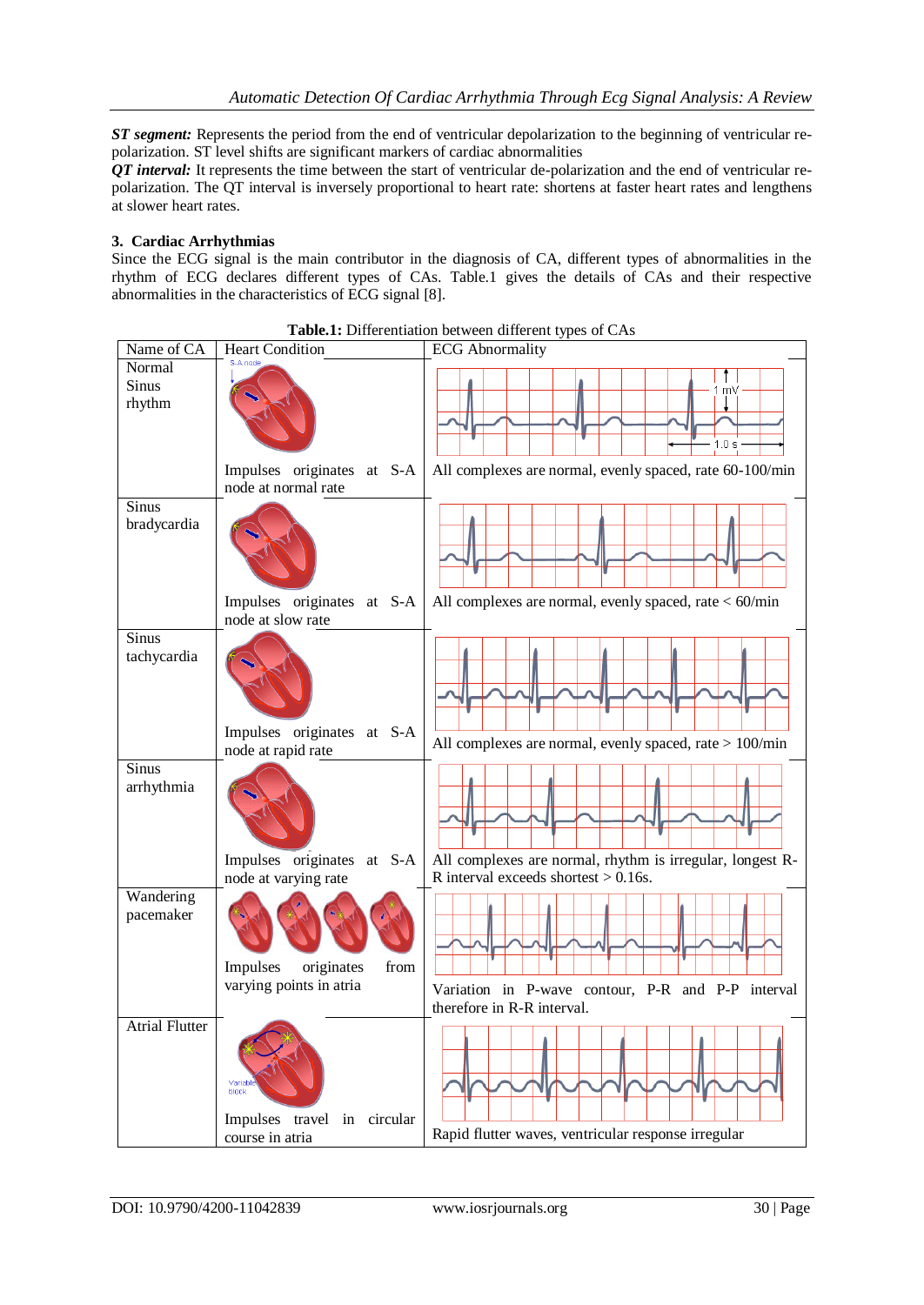| Atrial                                  |                                                       |                                                                                    |
|-----------------------------------------|-------------------------------------------------------|------------------------------------------------------------------------------------|
| fibrillation                            |                                                       |                                                                                    |
|                                         |                                                       | mmmlhmmlmhmmmlmln<br>WWW<br>W                                                      |
|                                         | Impulses<br>chaotic.<br>have                          |                                                                                    |
|                                         | random pathways in atria                              | Baseline irregular, ventricular response irregular                                 |
| Junctional<br>rhythm                    |                                                       |                                                                                    |
|                                         | Impulses originates<br>AV<br>at                       |                                                                                    |
|                                         | with retrograde<br>node<br>and<br>antegrade direction | P-wave is often inverted, may be under or after QRS<br>complex, Heart rate is slow |
| Premature<br>ventricular<br>contraction | pacemaker                                             | $R-R$<br>$2x$ R-R                                                                  |
|                                         | A single pulse originates at<br>right ventricle       | Time interval between R peaks is multiple of R-R interval                          |
| Ventricular<br>tachycardia              | Impulses<br>originates<br>at                          | Ē<br>P<br>Т                                                                        |
|                                         | ventricular pacemaker                                 | Wide ventricular complexes, Rate $> 120$ /min                                      |
| Ventricular<br>fibrillation             |                                                       |                                                                                    |
|                                         | Chaotic<br>ventricular<br>depolarization              | Rapid, wide irregular ventricular complexes                                        |

# **4. Available Databases**

Various databases are composed of ECG signals with various types of arrhythmias. The use of five databases is recommended by the standardization:

*MIT-BIH [102]:* The Massachusetts Institute of Technology – Beth Israel Hospital Arrhythmia Database (48 records of 30 min each). The recordings were digitized at 360 samples per second per channel with 11-bit resolution over a 10 mV range. About half (25 of 48 complete records, and reference annotation files for all 48 records) of this database has been freely available

*EDB [103]:* The European Society of Cardiology ST-T Database (90 records of 2h each). This database consists of 90 annotated excerpts of ambulatory ECG recordings from 79 subjects. The subjects were 70 men aged 30 to 84, and 8 women aged 55 to 71. Each record is two hours in duration and contains two signals, each sampled at 250 samples per second with 12-bit resolution over a nominal 20 millivolt input range.

*AHA [104]:* The American Heart Association Database for Evaluation of Ventricular Arrhythmia Detectors (80 records of 35 min each). As for the records in the AHA Database, the data consist of a 3-hour recording of two ECG signals, for which the last 30 minutes are annotated beat-by-beat.

*CU [105]:* The Creighton University Sustained Ventricular Arrhythmia Database (35 records of 8 min each). This database includes 35 eight-minute ECG recordings of human subjects who experienced episodes of sustained ventricular tachycardia, ventricular flutter, and ventricular fibrillation.

*NST [106]:* The Noise Stress Test Database (12 records of ECG of30 min each, plus 3 records with noise excess)

**III. Literature Survey**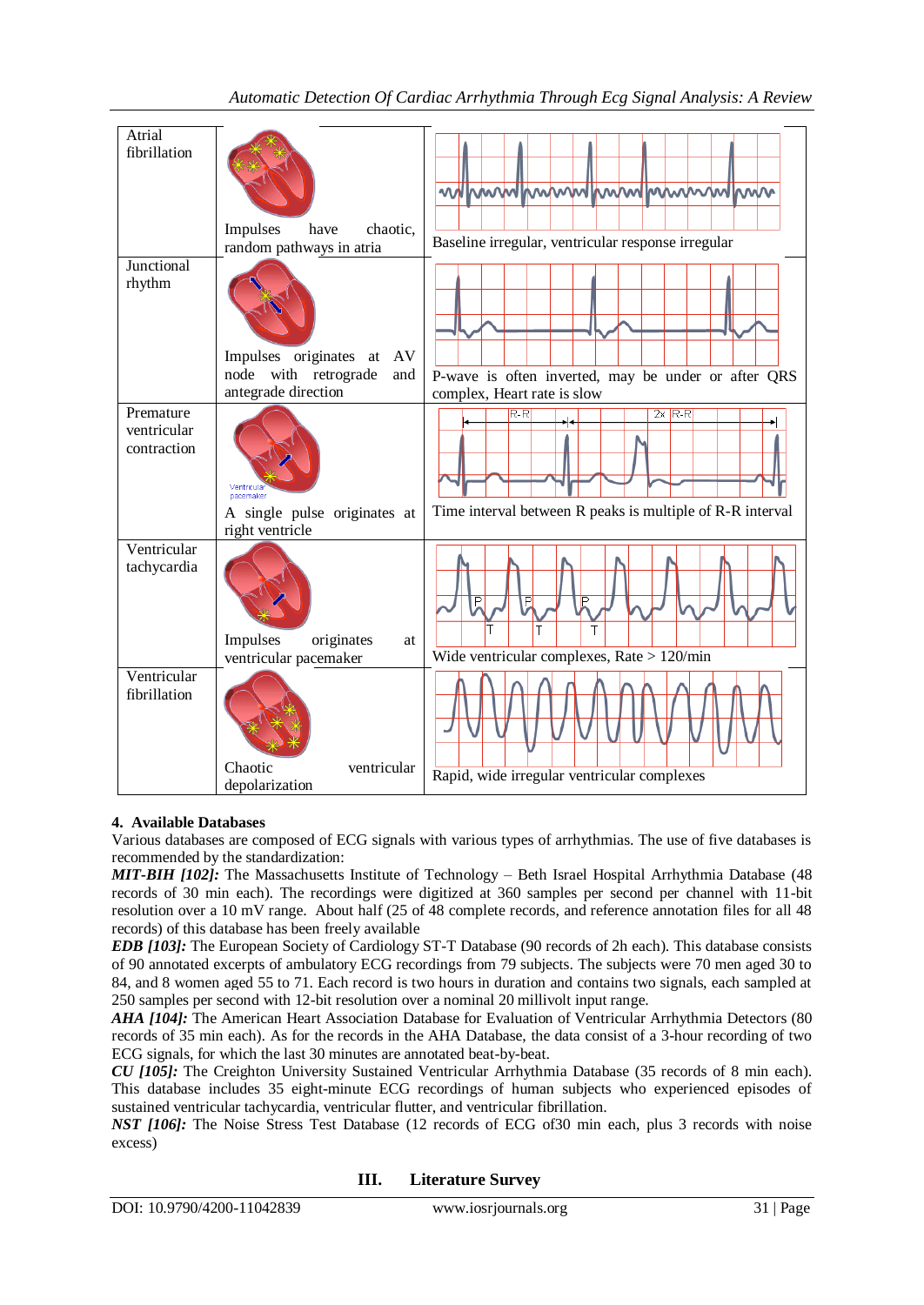Based on the above discussion, the automatic detection of Cardiac Arrhythmia involves the ECG signal preprocessing, Feature Extraction and Classification phases. The preprocessing phase involves removing the unwanted noises and interferences in the ECG signal. The feature extraction phase involves the extraction of significant features which represents the detailed analysis of ECG and further the classification phase involves the detection of type of arrhythmia based on the features of ECG. Here the literature survey is also carried out in the same fashion. I.e., initially, the earlier proposed approaches focused on the removal of noise are illustrated and followed by the approaches focused on feature extraction and finally the approaches belong to classification. A simple block diagram for the automatic detection of arrhythmia through ECG signal processing is represented in fig.3.



**Fig.3:** Simple block diagram of CAs detection through ECG signal processing

### **1. Preprocessing**

Since real ECG signals are noisy (i.e. white and mains noise) and contaminated with artifacts (i.e. electromyography signals due to breathing and chest movement) the first step generally consists of band pass filtering the measured signals.

Among all proposals for reducing noise in ECG signals, the simplest and most widely used is the implementation of recursive digital filters of the finite impulse response (FIR) [9], [10], which was made computationally possible with the advance in microcontrollers and microprocessors. Since these filters allow quick and easy application of reject band filter, they works well for the attenuation of known frequency bands like the noise added due to the electrical network (frequency range is about 50-60 Hz). However the main problem is that the frequency of the noise is not known always. This problem is solved by designing the adaptive filters for various frequencies of the signal. However the undiscriminating use of filters, i.e., low-pass and high pass filters distorts the signal's morphological attributes and makes them as unsuitable for the CA diagnosis. The architectures of [11-13] applied adaptive filters for noise removal form the ECG signal. Least Mean Square (LMS) Filter is an adaptive which a san ability to remove the unknown frequencies. Ravina [14] used the LMS filter to de-noise the ECG signal in an adaptive fashion. However, this technique has constraints and does not offer great advantages over the FIR digital filters.

In the last decade, many methods based on wavelet transforms have been employed to remove noise, since they preserve ECG signal properties avoiding loss of its important physiological details and are simple from a computational point of view [15-22]. Sayadi and Shamsollahi [18] proposed a modification of the wavelet transform called the multi-adaptive bionic wavelet transform and it was applied to reduce noise and baseline variation of the ECG signal. This method presented superior results when compared to the ones based on the traditional wavelet transform. Chen et al. [19] use a wavelet denoising stage based on a discrete wavelet transform, with three levels of decomposition, as the first processing stage for real-time QRS complex detection. Thus a wavelet denoising operation appears to be suitable for on-line operation while maintaining the ECG features for further processing stages. In [21], Savitzky-Golay filter and Discrete Wavelet Transform (DWT) are being used to de-noise ECG signal and a comparison is provided between two methods.

Some more approaches are also proposed including nonlinear Bayesian filters [23], extended Kalman filtering [24] to remove the noise from the ECG and these approaches measured the performance in terms of signal to noise ratio. Lannoyet.al., [25] used two median filters to remove the baseline wander.One median filter of 200ms width to remove QRS complexes and P-waves and other of 600 ms width to remove T-waves. Then the resulting signal is filtered again with 1 12-tap, low-pass FIR filter with 3-dB point at 35 Hz. A similar method is accomplished in [26-28] for the removal noises in ECG.Baziet.al., [29] proposed the use of high pass filter for noise artifacts and a notch filter for power network noise. Lin and Yang [30] uses a second order low pass filter and two median filters. In [31], the signal is subtracted by its mean and then normalized. Escalona-Moranet al. [32] used the raw wave *i.e.*, no preprocessing is applied.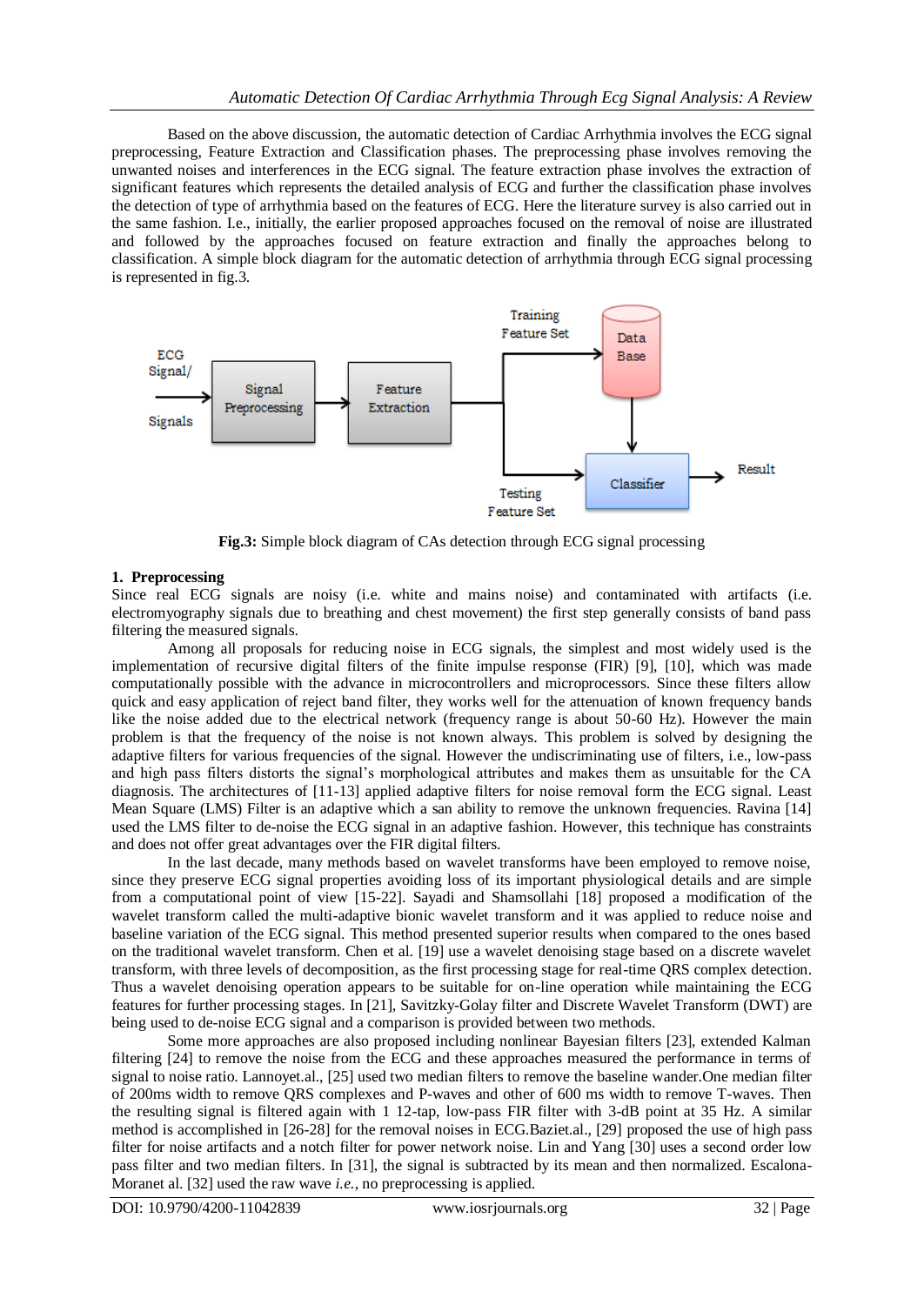# **2. Feature Extraction**

The feature extraction stage is the key to the success in the heart beat classification of the arrhythmia using the ECG signal. Any information extracted from the heartbeat used to discriminate its type maybe considered as a feature. The features can be extracted in various forms directly from the ECG signal's morphology in the time domain and/or in the frequency domain or from the cardiac rhythm.

Most of the research work focused on the extraction of RR interval. The RR interval is a time period between two successive R peaks. With exception of patients that utilize a pacemaker, the variations perceived in the width of the RR interval are correlated with the variations in the morphology of the curve, frequently provoked by arrhythmias [36]. Thus, the features in the RR interval have a great capacity to discriminate the types of heartbeats and some authors have based their methods only on using the RR interval features [33-35].

Not only the RR interval features, some approaches focused on the extraction of other features also. Among those QRS interval, or the duration of the QRS complex is the most utilized feature. In [37] the ECG signal is denoised to remove the artifacts and analyzed using Wavelet Transform to detect the QRS complex and arrhythmia. A similar process for arrhythmia detection is carried out in [38] through the detection of QRS complex. ECG data was filtered out first and after removing artifacts, QRS complexes were identified. For each QRS complex its R-peak, slope, sharpness and duration were calculated. Along with these approaches, a new approach is developed in [39] for intuitive and robust real time QRS detection based on the physiological characteristics of the electrocardiogram waveform. The proposed algorithm finds the QRS complex based on the dual criteria of the amplitude and duration of QRS complex. It consists of simple operations, such as a finite impulse response filter, differentiation or thresholding without complex and computational operations like a wavelet transformation. Along with these techniques [40-43] are also focused on the extraction of ECG signal feature alone and combined. In [44], a new method based on the continuous wavelet transform is described in order to detect the QRS, P and T waves. QRS, P and T waves may be distinguished from noise, baseline drift or irregular heartbeats. Firstly, our algorithm is validated using fifty 12 leads ECG samples from the CinC collection. The samples have been chosen in the "acceptable records" list given by Physionet. The detection and the duration delineation of the QRS, P and T waves given by [44] are compared to expert physician results.

A location, width and magnitude (LWM) [80] model is proposed for extracting each wave's features in the ECG. The model is a stream of Gaussian function in which three parameters (the expected value, variance and amplitude) are applied to approximate the P wave, QRS wave and T wave. Moreover, the features such as the P-Q intervals, S-T intervals, and so on are easily obtained. Then, a mixed approach is presented for estimating the parameters of a real ECG signal. To illustrate this model's associated advantages, the extracted parameters combined with R-R intervals are fed to three classifiers for arrhythmia diagnoses. Two kinds of arrhythmias, including the premature ventricular contraction (PVC) heartbeats and the atrial premature complexes (APC) heartbeats, are diagnosed from normal beats using the data from the MIT-BIH arrhythmia database.

Features extracted from the domain of time/frequency [82] together with the features of the RR interval appear as part of the methods that produced the highest accuracies. The simplest way to extract features in the time domain is to utilize the points of the segmented ECG curve, *i.e.*, the heartbeat, as features [45]. However, the use of samples of the curve as features is a technique that is not very efficient, since besides producing a vector of the features with high dimensions (depending on the amount of samples used to represent the heartbeat), it suffers from several problems related to the scale or displacement of the signal with respect to the central point (peak R).

Aiming at reducing the dimension of the feature vector, various techniques have been applied directly on the samples that represent the heartbeat (in the neighborhood of the R peak) as principal component analysis (PCA) [46-48], [84, 85] or independent component analysis (ICA) [49, 50], [85], or the combination of PCA and ICA [51, 52], [85]in which new coefficients are extracted to represent the heart beat. Hani [52] presents a comparative study between the use of PCA and ICA to reduce the noise and artifacts of the ECG signal and showed that PCA is a better technique to reduce noise, while ICA is better one to extract features. The ICA technique enables statistically separate individual sources from a mixing signal. The ECG is a mix of several action potentials and each action potential could be strongly related to an arrhythmia class. The rationale behind ICA for ECG heartbeat classification is to separate the action potentials sources as well as the noise sources. The PCA technique separates the sources according to the energy contribution to the signal.

Another technique based on PCA, the Kernel Principal Component Analysis (KPCA), was used by Devy et al. [53]. In that work, a comparison between PCA and KPCA was performed and it was concluded that KPCA is superior to the PCA technique for classifying heartbeats from the ECG signal. According to Kallas et al. [54], KPCA performs better, due to its nonlinear structure .Asl et al. [55] used Generalized Discriminant Analysis (GDA)to reduce the dimensions of the features of the heartbeat interval type to classify rhythmic arrhythmias. However, the authors did not take care to separate the heartbeats of the same patient used during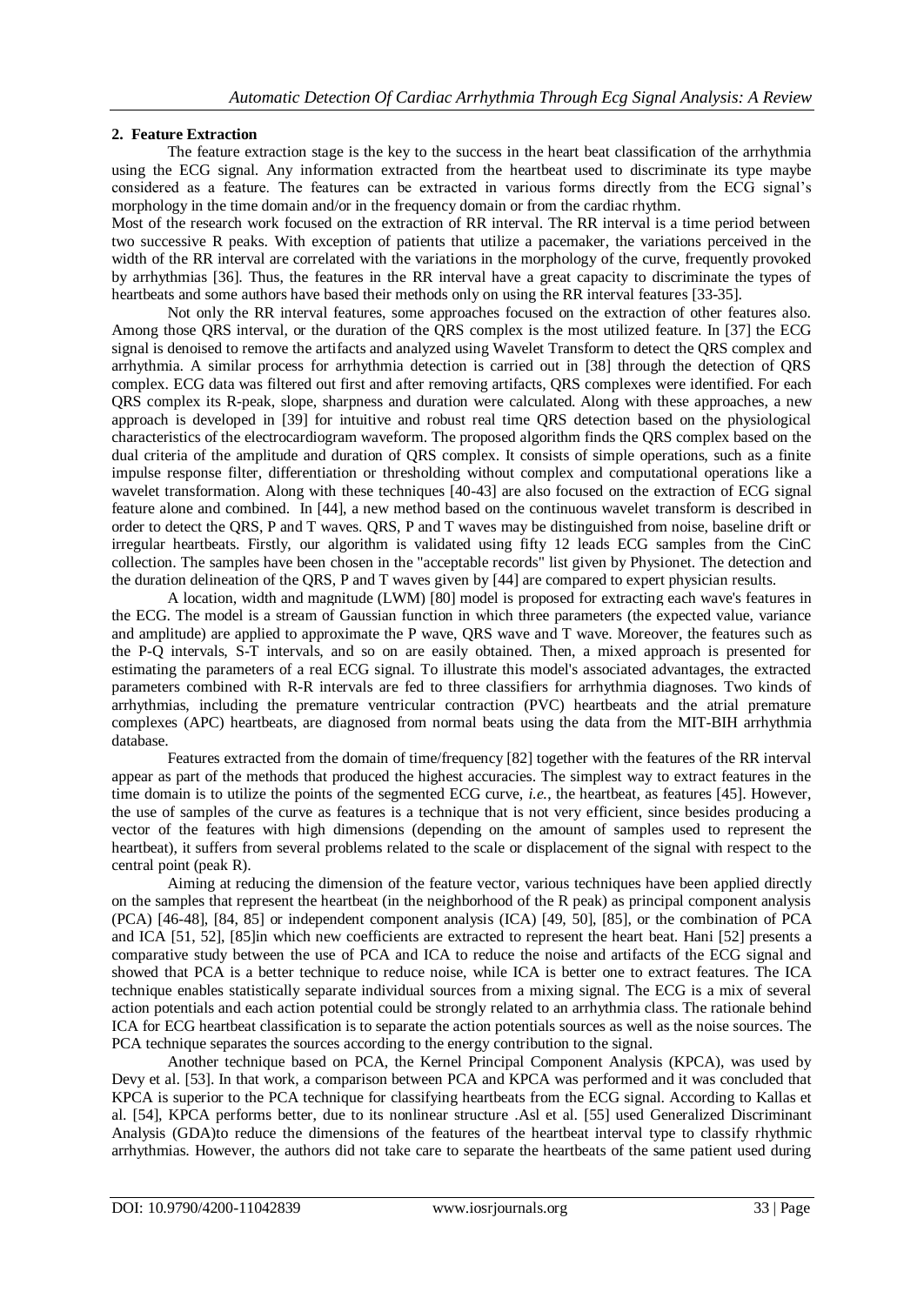training and testing (intra-patient paradigm), which is a serious concern discussed further. The inter-patient paradigm should be considered for a more realistic scenario.

Although various techniques have been considered, most of the studies presented in literature use wavelet transform and researchers claim that this is the best method for extracting features from the ECG signal [57, 58].Saniet.al., [59] has proposed a robust ECG feature extraction technique suitable for mobile devices by extracting only 200 samples between R-R intervals as equivalent R-T interval using Pan Tompkins algorithm at preprocessing stage. The discrete wavelet transform (DWT) of R-T interval samples are calculated and the statistical parameters of wavelet coefficients such as mean, median, standard deviation, maximum, minimum, energy and entropy are used as a time-frequency domain feature. Amruthadevi[60] focused on the suggested Discrete Wavelet Transform (DWT) in processing ECG recordings and also to extract certain attributes. The process of feature extraction and dimensionality reduction can be effectively performed using Principal Component Analysis (PCA). Besides DWT, continuous wavelet transform (CWT) has also been used to extract features from the ECG signals [61], since it overcomes some of the DWT drawbacks, such as the coarse-ness of the representation and instability.[62] Presents a classification method using Support Vector Machine (SVM) algorithm. The noise and some electrical disturbances during measurement also affect the signal feature measurements. So, the signal is transformed into another domain using Wavelet Transformation method (Continuous Wavelet Transform (CWT) to be precise) to extract certain features of the signal and study their pattern while comparing the abnormal ECG signal with that of a normally running ECG signal. However, CWT is not largely used due to the fact that its implementation and its inverse are not available in standard toolboxes (such as MATLAB wavelet Toolbox) and CWT should be carefully discretized for the use as a CWT analyzer. **3. Classification** 

Once the set of features has been defined from the heartbeats, models can be built from these data using artificial intelligence algorithms from machine learning and data mining domains [64-66] for arrhythmia heartbeat classification.

The four most popular algorithms employed for this task and found in the literature are: support vector machines (SVM) [54] [62], [83], artificial neural networks (ANN) [67], [71], [75], [78] and linear discriminant (LD) [63], and Reservoir Computing with Logistic Regression (RC) [68]. Since the most of the research work is carried out through the ANN and SVM techniques the following section illustrates the proposed approaches based on those three techniques.

#### **3.1 Artificial Neural Network (ANN)**

The ANN architectures mostly used for arrhythmia classification are Multilayer Perceptrons (MLP) and Probabilistic Neural Networks (PNN). According to Yu and Chen [69], models constructed with PNN are computationally more robust and efficient than the traditional MLP.A feed forward multilayer neural network (NN) with error back-propagation (BP) [70] learning algorithm was used as an automated ECG classifier to investigate the possibility of recognizing ischemic heart disease from normal ECG signals. The proposed ECG classification in [72] is supervised by ANN. The ECG waveform gives the almost all information about activity of the heart, which is depending on the electrical activity of the heart. In [72] only five features of ECG signal P, Q, R, S, T are focused. This is achieved by extracting the various features and duration of ECG waveform Pwave, PR segment, PR interval, QRS Complex, ST segment, T-wave, ST- interval, QTC and QRS voltage. Mitraet.al., [73] attempts correlation-based feature selection (CFS) with linear forward selection search. For classification, [73] used incremental back propagation neural network (IBPLN), and Levenberg-Marquardt (LM) [76] classification tested on UCI data base. Some more approaches are proposed by combining ANN with other algorithms. According to Osowski et. al., [74], a combination of classifiers not only reduces the overall error in the neural networks, but also reduces the incidence of false negatives.

#### **3.2 Support Vector Machine (SVM)**

SVM is found to be a most popular and efficient classifier for the classification of ECG signals to detect cardiac arrhythmias. A novel life-threatening arrhythmias detection algorithm is presented in [77] by combining the SVM with previously proposed ECG parameters A total of 13 parameters were computed accounting for temporal (morphological), spectral, and complexity features of the ECG signal. A filter-type feature selection (FS) procedure was proposed to analyze the relevance of the computed parameters and how they affect the detection performance. Nitinajibhaskar[78] focused to classify an ECG signal as healthy subject or subject diagnosed with Myocardial Infarction (MI) using Artificial Neural Networks (ANN) and SVM (Support Vector Machine). LIBSVM is utilized for the classification with SVM and back propagation artificial neural networks with varying hidden layers and nodes are also implemented for performance analysis. Compared to the extraction of feature sin time domain, the features extracted through the transform domain illustrates gives the more information about the features. Qin et.al., [79] combined the DWT with SVM to perform arrhythmia beat classification. In classification, 12-element feature vectors characterizing six types of beats are used as inputs for one-versus-one support vector machine, which is conducted in form of 10 fold cross validation with beat-based and record-based training schemes.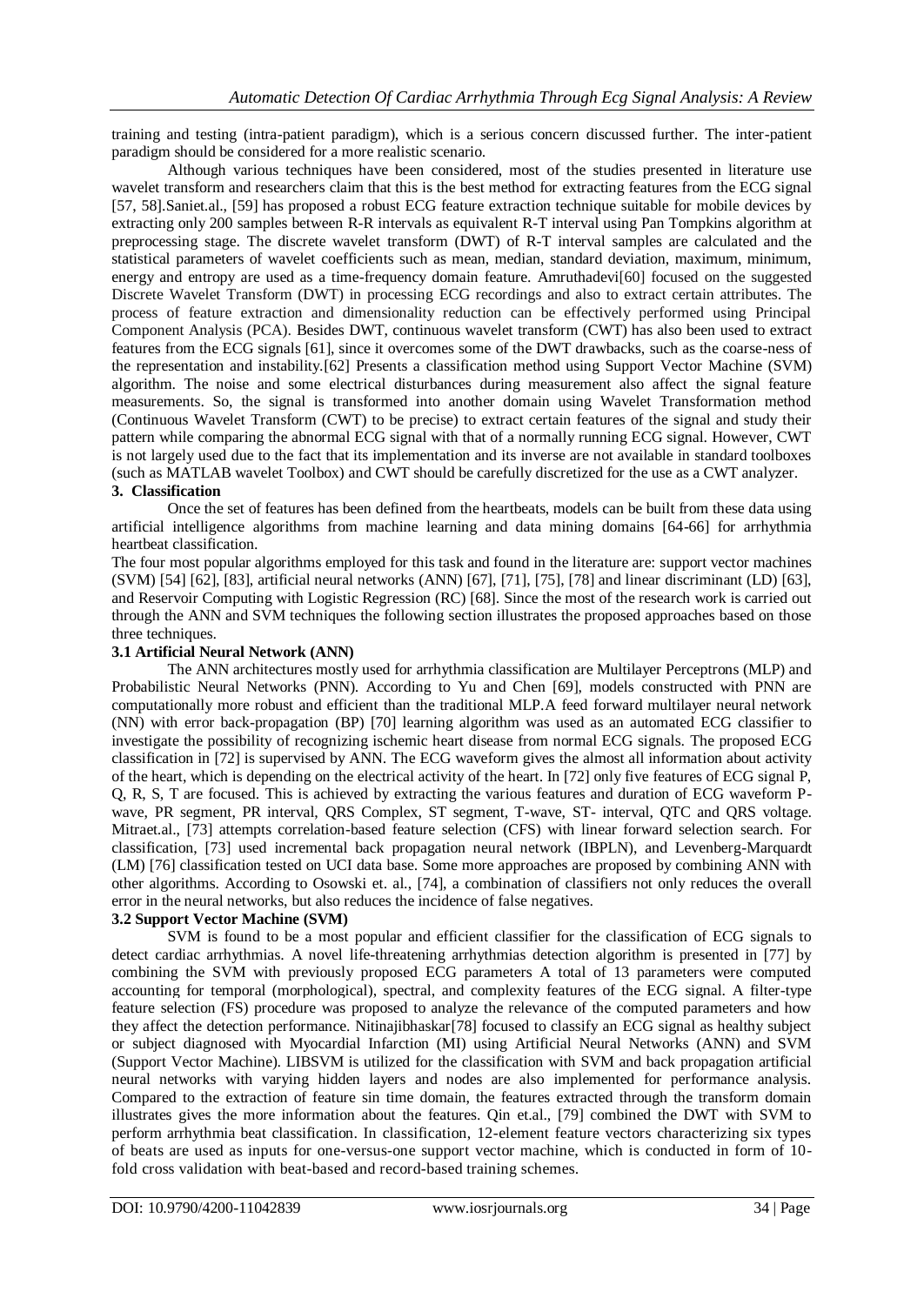Since SVM presents a negative behavior for imbalanced classes, database balancing techniques for the training phase, which are little explored for this problem, can be studied in future research, as for example, more sophisticated sampling techniques.

# **3.3 Logistic Regression**

RC computing models are dynamical models aiming to process a time series signal in two parts: represent the signal through a non-adaptable dynamic reservoir and a dynamic readout from the reservoir. More details regarding RC can be found in [87]. Chaurasia V et.al., [88],developed prediction models for heart disease survivability by implementing data mining algorithms CART (Classification and Regression Tree), ID3 (Iterative Dichotomized 3) and decision table (DT) extracted from a decision tree or rule-based classifier to develop the prediction models using a large dataset.

This approach is achieved efficient results and also declared that this can be implemented on hardware due to its less complexity and it is much suitable for heart beat classification.

#### **3.4 Other techniques**

Many other methods for arrhythmia classification have been developed using other machine learning and data mining algorithms, such as nearest neighbors [89, 90], clustering [93], decision tree [95-97]etc.

In [89], an automatic ECG beat is classified into 2 categories-Normal and Premature ventricular contraction using Dempster Shafer Theory (DST). In biomedical signal classification problems, the cost of making an erroneous decision can be high. Deferring a decision rather than taking a wrong decision might be beneficial. This is done by using the evidential *k* nearest neighbours (EKNN) approach which is based on Dempster Shafer Theory for classifying the ECG beats. RR interval features are used. Analysis is done on the MIT-BIH database. Performance evaluation is done by considering error rates. However K-NN algorithm is not much used for the problem of arrhythmia classification, since their efficiency is intimately connected to previous knowledge to perform the classification of each sample that is represented by the complete training set, which leads to a high computational cost during the testing phase.

Clustering techniques are widely used along with Artificial Neural Networks. Some works used unsupervised clustering techniques to agglomerate all of the heart beats in the record of a given patient into clusters [91] and the final classification of each cluster, *i*.e., the heart-beats of that group, is then defined by a human specialist. Abawajy et.al., [92] proposed a novel multistage clustering algorithm that combines various procedures for dimensionality reduction, consensus clustering of randomized samples and fast supervised classification algorithms for processing of the highly dimensional large ECG datasets. An unsupervised method based on relevance analysis to improve ECG heartbeat clustering is described in [94]. A new feature matrix projection method for unsupervised relevance analysis is described. The proposed scheme computes weighting feature values that enable data dimensionality reduction along with a proper feature relevance ranking and uses a least squares optimization of the input feature matrix in a single iteration. Large datasets tend to be sparse thus making it very hard to identify structure in the dataset for clustering based on distance measures. Another challenge is that the dataset often contains noisy and/or irrelevant features that may mislead clustering algorithms. Generally, these challenges are addressed by coupling clustering algorithms with dimensionality reduction approaches. In this regard, a number of advanced consensus functions for clustering ensembles have been developed recently. However, many of the existing consensus functions are computationally expensive so their application for clustering large and highly dimensional datasets such as ECG signals is impracticable.

Methods that use a decision tree allow an interpretation of the decisions made by the model. In [98], arrhythmia beat classification using ensemble decision tree is studied. Bootstrap aggregating (bagging) decision tree is used as a type of ensemble learning. ECG signals from 22 patients including five arrhythmia beats and normal beats are obtained from MIT-BIH arrhythmia database. After the filtering process, 56569 ECG beats are collected and feature are extracted based on morphological properties including RR, FF, RR and FF ratio to previous values (RRR, FFR), RR and FF differences from mean values (RRM, FFM). 25% of 56569 beats is used as test data for bagged decision tree and the rest for training. However, this type of method is not efficient for continuous features (belonging to a set of real numbers) and feature vectors of large dimensions. Thus, methods that use decision trees consider only a few features.

HMM is widely used to audio and speech signal analysis and recognition. Andreaoet al. [99] validated the use of HMM for ECG analysis in medical clinics. A novel ECG classification approach based on HMM model is proposed by Wei Lianget.al.,[100]. In ECG preprocessing, an integral-coefficient-band-stop (ICBS) filter is applied, which omits time-consuming floating-point computations. In addition, two-layered Hidden Markov Models (HMMs) are applied to achieve ECG feature extraction and classification. The periodic ECG waveforms are segmented int o ISO intervals, P sub wave, QRS complex and T sub wave respectively in the first HMM layer where expert-annotation assisted Baum-Welch algorithm is utilized in HMM modeling. Then the corresponding interval features are selected and applied to categorize the ECG into normal type or abnormal type (PVC, APC) in the second HMM layer [101].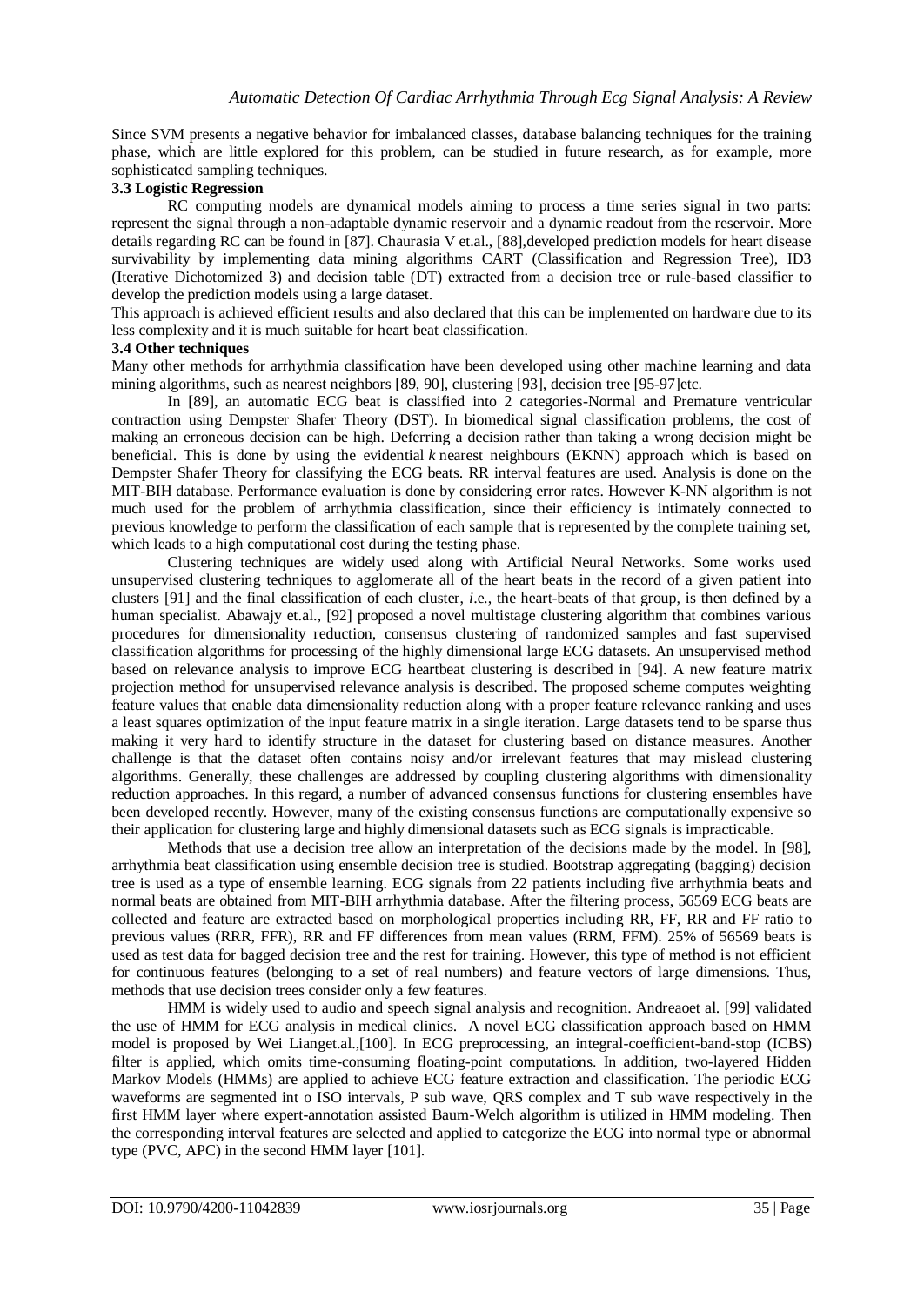#### **IV. Conclusion**

Cardiac arrhythmia occurs spasmodically at the early stages of heart disease by which the diagnosis will become difficult. If these CA is not detected in early stages, the effect of treatment will become ineffective at the advanced stages. In addition some types of CAs like tachyarrhythmia are associated with sudden dead, occurring less than an hour after the onset of symptoms. Hence the major part of biomedical research is directed towards the development of an effective ECG signal diagnosing equipment to detect the CAs in the early stages only and making the effective heart disease treatment.

This paper focused on the earlier approaches developed with the aim of accurate diagnosis of various CAs through ECG signal. Since the ECG signal carries the most significant information of the status of heart, i.e., proper or malfunctioning, analysis of the entire characteristics of ECG signal gives better results. For this purpose the entire system is divided into three phases such as preprocessing, feature extraction and classification. Initially the approaches which are focused towards the preprocessing of ECG signal are discussed. All these approaches aimed to remove the unwanted noise added in the ECG signal. Further the approaches mainly focused on the feature extraction are discussed. In summary the total feature extraction approaches are categorized as time domain and transform domain. From the survey it was summarized that, compared with time domain features, transform domain features gives the better results in the ECG diagnosis. Finally the approaches mainly focused in the optimization of classification are discussed. These methods include the machine learning algorithms, clustering algorithms and data mining approaches etc. Based upon the above survey, the concluding remarks can be outlined as follows;

Results presented in literature usually use the MIT-BIH database that is extremely unbalanced. However, this aspect has been ignored by authors that use the intra-patient scheme.

Various approaches employed the semi-automatic approaches to enhance the results of diagnosis. These semiautomatic approaches can improve the results around 40% even with less number of features. However the main drawback is that they demand the expert intervention.

Various machine learning approaches have shown that the size/diversity of the database used for the construction of methods impacts more than the choice of the learning algorithm and/or employed techniques.

#### **References**

- [1]. Harikrishnan S, Leeder S, Huffman M, Jeemon P, Prabhakaran D, *A Race against Time: The Challenge of Cardiovascular Disease in Developing Economies*. 2nd ed. New Delhi, India: New Delhi Centre for Chronic Disease Control; 2014.
- [2]. Xavier D, Pais P, Devereaux PJ, Xie C, Prabhakaran D, Reddy KS, Gupta R, Joshi P, Kerkar P, Thanikachalam S, Haridas KK, Jaison TM, Naik S, Maity AK, Yusuf S; CREATE registry investigators. Treatment and outcomes of acute coronary syndromes in India (CREATE): a prospective analysis of registry data. Lancet., 371, 2008, pp: 1435–1442.
- [3]. A.S. Adabag, G. Peterson, F.S. Apple, J. Titus, R. King, R.V. Luepker, "Etiology of sudden death in the community: results of anatomic, metabolic, and genetic evaluation", *Am. Heart. J. 159*, 2010, pp: 33–39.
- [4]. J.J. Goldberger, A.E. Buxton, M. Cain, O. Costantini, D.V. Exner, B.P. Knight, D.Lloyd-Jones, A.H. Kadish, B. Lee, A. Moss, R. Myerburg, J. Olgin, R. Passman, D.Rosenbaum, W. Stevenson, W. Zareba, D.P. Zipes, "Risk stratification for arrhythmic sudden cardiac death: identifying the roadblocks", *Circulation, 123*, 2011, pp: 2423–2430.
- [5]. M. Velic, I. Padavic, S. Car, "Computer aided ECG Analysis State of the Art and Upcoming Challenges", 2013,
- [6]. M.S. Spach, J.M. Kootsey, "The nature of electrical propagation in cardiac muscle", *Am. J. Physiol. Heart Circ.Physiol*, 1983, pp: 3–22.
- [7]. Peter Kovacs, "ECG Signal Generator based on Geometrical Features", *Annales Univ. Sci. Budapest., Sect. Comp. 37*, 2012, pp: 247-260.
- [8]. Macfarlane PW, Lawrie TDV, Comprehensive Electrocardiology: Theory and Practice in Health and Disease, *Pergamon Press, New York, 1st ed., Vols. 1, 2, and 3*, 1989, pp. 1785.
- [9]. K sravankumar, P Rajesh Kumar, "Removal of noise from electrocardiogram using digital FIR and IIR filters with various methods", *International Conference on Communications and Signal Processing (ICCSP)*, 2015.
- [10]. S. Sundar, "Filtering Noise from Electrocardiogram using FIR filter with CSD Coefficients*", International conference on Innovations in Information, Embedded and Communication Systems*, 2014.
- [11]. Mohammad Zia, **"**Denoising ECG Signals Using Transform Domain Adaptive Filtering Technique**"**, *Annual IEEE India Conference (INDICON)*, 2009.
- [12]. J Jenitta, **"**Denoising of ECG signal based on improved adaptive filter with EMD and EEMD**"**, *IEEE Conference on Information & Communication Technologies (ICT)*, 2013.
- [13]. ChinmayChandrakar, Kowar, **"**Denoising ECG Signals Using Adaptive Filter Algorithm", *International Journal of Soft Computing and Engineering (IJSCE), Vol 2, Issue 1*, March 2012.
- [14]. Ravina Bhatia , SupriyaGoelb , GurjitKaurc and PradeepTomard, "Denoising of ECG using Adaptive Filter Algorithm", *International Journal of Control Theory and Applications, Vol 9*, Number 46, 2016.
- [15]. B.N. Singh, A.K. Tiwari, "Optimal selection of wavelet basis function applied to ECG signal denoising", *Digit. Signal Process, Vol.16, Issue.3*, 2006, pp:275–287.
- [16]. S.-W. Chen, H.-C.Chen, H.-L. Chan, "A real-time QRS detection method based on moving-averaging incorporating with wavelet denoising", *Comput. Method Programs Biomed*. Vol.82, 2006, pp: 187–195.
- [17]. A.E. Zadeh, A. Khazaee, V. Ranaee, "Classification of the electrocardiogram signals using supervised classifiers and efficient features", *Comput. Method Programs Biomed, Vol.99*, 2010, pp: 179–194.
- [18]. O. Sayadi, M.B. Shamsollahi, "Multi adaptive bionic wavelet transform: application to ECG denoising and baseline wandering reduction", *EURASIP J. Adv. Signal Process, Vol.14*, 2007, pp: 1–11.
- [19]. S.W. Chen, H.C. Chen, H.L. Chan, "A real-time QRS detection method based on moving-averaging incorporating with wavelet denoising", *Comput. Meth.Prog. Bio, Vol.82*, 2006, pp: 187–195.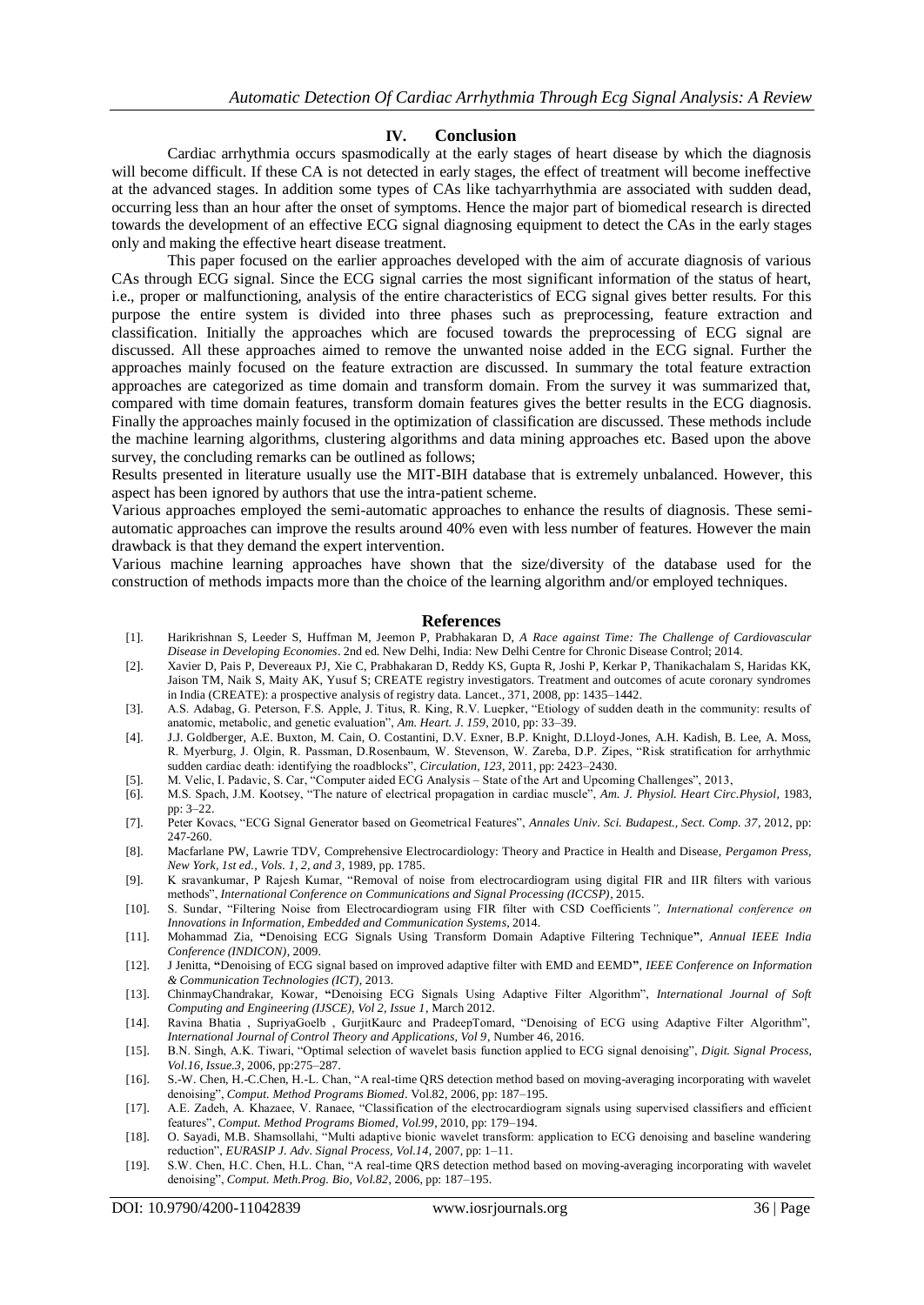- [20]. MounaimAqil, "ECG Signal Denoising by Discrete Wavelet Transform", *IJOE, Vol. 13*, No. 9, 2017.
- [21]. HarjeetKaur, "ECG Signal Denoising with Savitzky-Golay Filter and Discrete Wavelet Transform (DWT)", *International Journal of Engineering Trends and Technology (IJETT), Vol36* Number 5, June 2016.
- [22]. SaifEddineHadji, "Wavelet-based Performance in Denoising ECG Signal", *ICSPS* 2016.
- [23]. R. Sameni, M.B. Shamsollahi, C. Jutten, G.D. Clifford, "A non-linear Bayesian filtering framework for ECG denoising", *IEEE Trans. Biomed. Eng., 2007*, pp: 2172–2185.
- [24]. O. Sayadi, M. Shamsollahi, "ECG Denoising and Compression using A Modified Extended Kalman Filter Structure", *IEEE Transactions on Biomedical Engineering,* 2008, pp: 2240-2248.
- [25]. G. de Lannoy, D. Franc ois, J. Delbeke, M. Verleysen, "Weighted conditional random fields for supervised inter-patient heartbeat classification", *IEEE Trans. Biomed. Eng*., 2012, pp: 241–247.
- [26]. T. Mar, S. Zaunseder, J.P. Martínez, M. Llamedo, R. Poll, **"**Optimization of ECG classification by means of feature selection**"**,*IEEE Trans. Biomed. Eng*., 2011, pp:2168–2177.
- [27]. Z. Zhang, J. Dong, X. Luo, K.-S.Choi, X. Wu, "Heartbeat classification using disease-specific feature selection", *Comput. Biol. Med., Vol 46,* 2014, pp: 79–89.
- [28]. Z. Zhang, X. Luo, "Heartbeat classification using decision level fusion", *Biomed. Eng. Lett*.,2014, pp: 388–395.
- [29]. Y. Bazi, N. Alajlan, H. AlHichri, S. Malek, "Domain adaptation methods for ECG classification*, International Conference on Computer Medical Applications (ICCMA)*, 2013, pp: 1–4.
- [30]. C.-C. Lin, C.-M.Yang, "Heartbeat classification using normalized RR intervals and morphological features", *Math. Problem Eng*., 2014, pp: 1–11.
- [31]. H. Huang, J. Liu, Q. Zhu, R. Wang, G. Hu, "A new hierarchical method for inter-patient heartbeat classification using random projections and RR intervals", *Biomed. Eng*., 2014, pp: 1–26.
- [32]. M.A. Escalona-Moran, M.C. Soriano, I. Fischer, C.R. Mirasso, "Electrocardiogram classification using reservoir computing with logistic regression", *IEEE J. Biomed. Health Inform. 19(3*) (2015) 892–898.
- [33]. ChandrakarKamath, "A Novel Approach to Arrhythmia Classification Using RR Interval And Teager Energy", *Journal of Engineering Science and Technology Vol. 7, No. 6*, 2012, pp: 744 – 755.
- [34]. Tsipouras MG, "An arrhythmia classification system based on the RR-interval signal", *Artificial Intelligence in Medicine, Volume 33, Issue 3*, March 2005, pp: 237-250.
- [35]. R.G. Kumar, Y.S. Kumara swamy, "Investigation and classification of ECG beat using input output additional weighted feed forward neural network", *International Conference on Signal Processing, Image Processing &Pattern Recognition (ICSIPR)*, 2013, pp: 200–205.
- [36]. G.D. Clifford, F. Azuaje, P. McSharry, "Advanced Methods and Tools for ECG Data Analysis", *1st ed., Artech House Publishers*, 2006.
- [37]. Kaur, "ECG Signal Analysis and Arrhythmia Detection using Wavelet Transform", *Journal of The Institution of Engineers, Volume 97, Issue 4*, 2016, pp: 499–507.
- [38]. Yusuf Khan, "Arrhythmia detection based on derivative analysis of QRS complex", *3rd International Conference on Signal Processing and Integrated Networks (SPIN*), 2016.
- [39]. Jinkwon Kim, Hangsik Shin, "Simple and Robust Real time QRS Detection Algorithm Based on Spatiotemporal Characteristic of the QRS Complex", *Research article, PLOS ONE*, March 4, 2016.
- [40]. A. Peterkova, M. Stremy, "The raw ECG signal processing and the detection of QRS complex", *IEEE European Modeling Symposium,* 2015.
- [41]. Tekeste, "Adaptive ECG interval extraction", *IEEE International Symposium on Circuits and Systems (ISCAS),* 2015.
- [42]. DeboleenaSadhukhan, "R-peak detection algorithm for ECG using double difference and RR interval processing", *Procedia Technology*, 2012, pp: 873 – 877.
- [43]. Hussain A. Jaber AL-Ziarjawey and IlyasÇankaya, "Heart Rate Monitoring and PQRST Detection Based on Graphical User Interface with Matlab", *International Journal of Information and Electronics Engineering, Vol. 5, No. 4*, July 2015.
- [44]. MaximeYochum, Charlotte Renaud, SabirJacquir, "Automatic detection of P, QRS and T patterns in 12 leads ECG signal based on CWT", *Biomedical Signal Processing and Control, Elsevier,* 2016.
- [45]. C. Wen, T.-C.Lin, K.-C.Chang, C.-H. Huang, "Classification of ECG complexes using self-organizing CMAC*", Measurement, Vol 42, issue 3*, 2009, pp: 399–407.
- [46]. Nadi Sadr, "A fast approximation method for principal component analysis applied to ECG derived respiration for OSA detection", *IEEE 38th Annual International Conference of the Engineering in Medicine and Biology Society (EMBC)*, 2016.
- [47]. Jukka A Lipponen<sup>1</sup> and Mika P Tarvainen, "Principal component model for maternal ECG extraction in fetal QRS detection", *Physiological Measurement, Volume 35*, Number 8, 2014.
- [48]. Daniel Raine, "Principal component analysis of atrial fibrillation: Inclusion of posterior ECG leads does not improve correlation with left atrial activity", *Med Eng Phys. Feb., Vol 37, issue 2*, 2015, pp: 251–255.
- [49]. M. Sarfraz, A.A. Khan, F.F. Li, "Using independent component analysis to obtain feature space for reliable ECG arrhythmia classification", *IEEE International Conference on Bioinformatics and Biomedicine (BIBM),* 2014, pp: 62–67.
- [50]. Sarfraz, "Role of independent component Analysis in intelligent ECG signal Processing", PhD thesis, *University of Salford*, 2014.
- [51]. Mayank, "ECG signal decomposition using PCA and ICA", *National Conference on Recent Advances in Electronics & Computer Engineering (RAECE)*, 2015.
- [52]. DhaniDharmaprani, "A comparison of independent component analysis algorithms and measures to discriminate between EEG and artifact components", *IEEE 38th Annual International Conference of the Engineering in Medicine and Biology Society (EMBC),* 2016.
- [53]. Devy, "Application of Kernel Principal Component Analysis for Single-lead-ECG-Derived Respiration*", IEEE Transactions on Biomedical Engineering, Volume: 59, Issue: 4*, April 2012.
- [54]. M. Kallas, C. Francis, L. Kanaan, D. Merheb, P. Honeine, H.Amoud, "Multi-class SVM classification combined with kernel PCA feature extraction of ECG signals*", International Conference on Telecommunications (ICT),* 2012, pp: 1–5.
- [55]. FatemehShahbaz, "Generalized discriminant analysis for congestive heart failure risk assessment based on long-term heart rate variability", *Published by Elsevier Inc*. 2015.
- [56]. Yogendra, **"**Human recognition using Fisher's discriminant analysis of heartbeat interval features and ECG morphology", *Elsveir science publishers, Volume 167 Issue C*, November 2015.
- [57]. C. Lin, Y. Du, T. Chen, "Adaptive wavelet network for multiple cardiac arrhythmias recognition", *Expert Syst.Appl., Vol 34, issue 4*, 2008, pp: 2601–2611.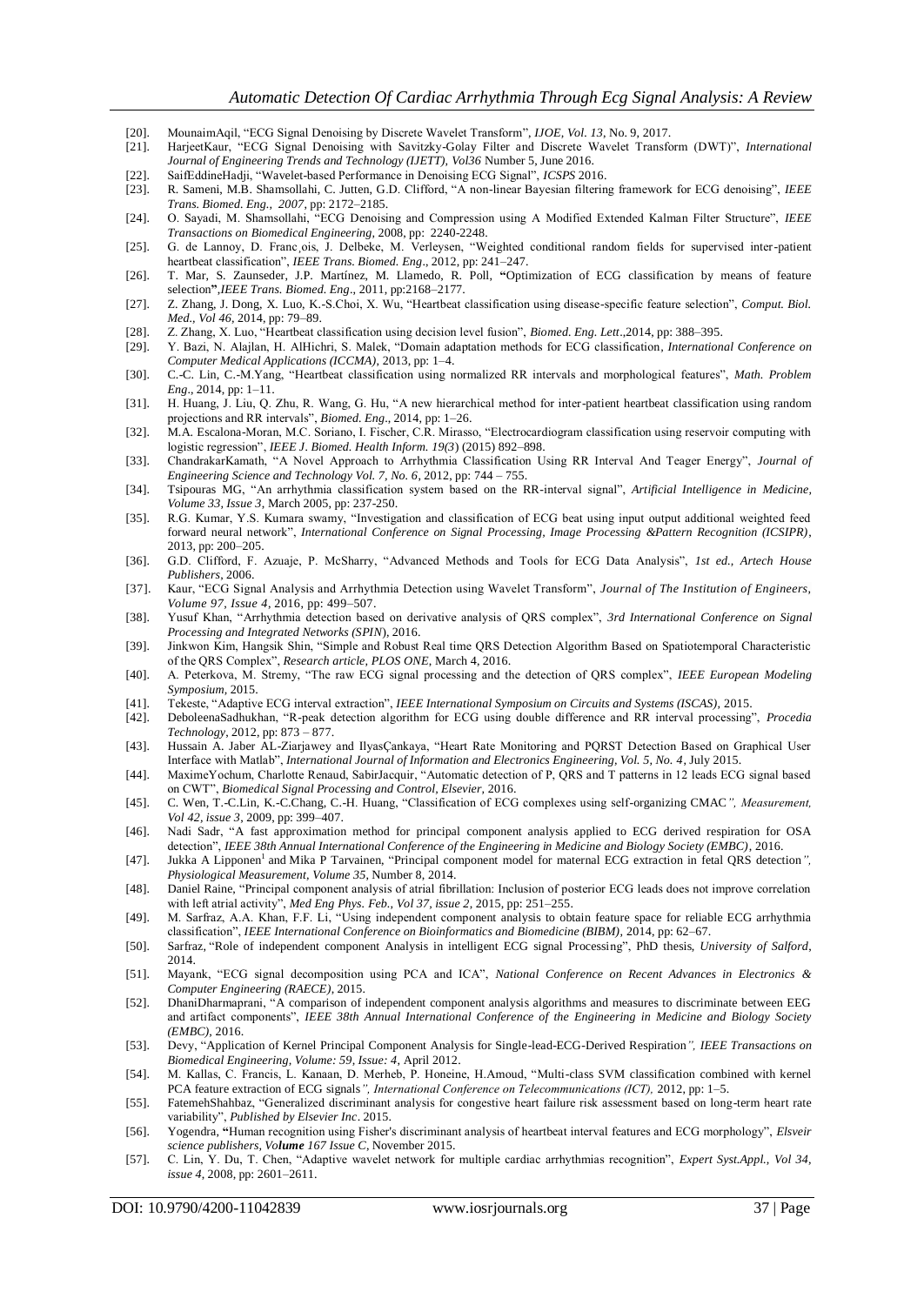- [58]. Y. Kutlu, D. Kuntalp, "Feature extraction for ECG heartbeats using higher order statistics of WPD coefficients", *Comput. Method Program Biomed., Vol 105, issue* 3, 2012, pp: 257–267.
- [59]. SaniSamu, "Wavelet feature extraction for ECG beat classification", *IEEE 6th International Conference on Adaptive Science & Technology (ICAST)*, 2014.
- [60]. Amutha Devi C, "Effective ECG beat classification using colliding bodies'', *An International Journal of Medical Sciences*, 2017.
- [61]. P.S. Addison, "Wavelet transforms and the ECG: a review", *Physiol. Meas., Vol 26, issue 5*, 2005, pp: 155–199.
- [62]. TowfeeqFairooz and HediKhammari, "SVM classification of CWT signal features for predicting sudden cardiac death*", Biomedical Physics & Engineering Express, Volume 2*, Number 2, 2016.
- [63]. M. Llamedo, J.P. Martínez, **"**Heartbeat classification using feature selection driven by database generalization criteria*", IEEE Trans. Biomed. Eng., Vol 58,* 2011**,** pp: 616–625.
- [64]. R.O. Duda, P.E. Hart, D.G. Stork, Pattern Classification, 2<sup>nd</sup>ed., Wiley-Inter science, 2000.
- [65]. C.M. Bishop, Pattern Recognition and Machine Learning, 1<sup>st</sup>ed., *Springer*, 2006.
- [66]. S. Theodoridis, K. Koutroumbas, Pattern Recognition, 4<sup>th</sup>ed., Elsevier, 2009.
- [67]. E.D. Übeyli, **"**Combining recurrent neural networks with eigenvector methods for classification of ECG beats**"**, *Digit. Signal Process***,** 2009**,** pp: 320–329.
- [68]. M.A. Escalona-Moran, M.C. Soriano, I. Fischer,C.R. Mirasso, "Electrocardiogram classification using reservoir computing with logistic regression", *IEEE J. Biomed. Health Inform.,Vol 19, issue 3*, 2015, pp: 892–898
- [69]. S.-N. Yu, Y.-H. Chen, "Electrocardiogram beat classification based on wavelet transformation and probabilistic neural network*", Pattern Recogn. Lett.,Vol 28, issue 10*, 2007, pp: 1142–1150.
- [70]. Sahar H. El-Khafifand Mohamed A. El-Brawany, "Artificial Neural Network-Based Automated ECG Signal Classifier*", ISRN Biomedical Engineering Volume 2013* (2013).
- [71]. Andrew, **"**Classification of the ECG Signal Using Artificial Neural Network**"**, *Proceedings of the 3rd International Conference on Intelligent Technologies and Engineering Systems*, 2014, pp**:** 545-555**.**
- [72]. Gaurav Kumar Jaiswal and Ranbir Paul, **"**Artificial neural network for ECG classification**"**, *Recent Research in Science and Technology* 2014, pp:36-38.
- [73]. MalayMitra, R.K.Samanta, **"**Cardiac Arrhythmia Classification Using Neural Networks with Selected Features**"**, *Proceedia Technology, Volume 10*, 2013, pp: 76-84.
- [74]. S. Osowski, T. Markiewicz, L.T. Hoai, **"**Recognition and classification system of arrhythmia using ensemble of neural networks**"**, *Measurement, Vol 41, issue 6*, 2008, pp**:** 610–617.
- [75]. Mayank Kumar Gautam, **"**A Neural Network approach and Wavelet analysis for ECG classification**"**, *IEEE International Conference on Engineering and Technology (ICETECH)*, 2016.
- [76]. KritikaParganiha, Prasanna Kumar Singh, **"**ECG Interpretation Using Backward Propagation Neural Networks*", IJECET,Volume 5, Issue 4,* April 2014, pp. 19-24.
- [77]. Alonso-Atienza F, Morgado E, Fernández-Martínez L, García-Alberola A, Rojo-Álvarez JL, **"**Detection of life-threatening arrhythmias using feature selection and support vector machines**"**, *IEEE Trans Biomed Eng., Vol 61*, 2014, pp: 832-840.
- [78]. [NitinAjiBhaskar,](http://www.sciencedirect.com/science/article/pii/S1877050915000447#!) "Performance Analysis of Support Vector Machine and Neural Networks in Detection of Myocardial Infarction", *Procedia computer science, Volume 46*, 2015, Pages 20-30.
- [79]. Mert, A., Kilic, N. & Akan, A, "Evaluation of bagging ensemble method with time -domain feature extraction for diagnosing of arrhythmia beats", *Neural Computing and Applications, Vol 24*, 2014, pp: 317–326.
- [80]. Zhu, J. J., He, L. S. &Gao, Z. Q, "Feature extraction from a novel ECG model for arrhythmia diagnosis", *Biomed. Mater. Eng., Vol 24*, 2014, pp: 2883–2891.
- [81]. Li, P. F. *et al*.**,"**High-performance personalized heartbeat classification model for long-term ECG signal*", IEEE Trans. Biomed. Eng*.,2017, pp: 78–86.
- [82]. Li, H. Q. *et al.*, "Arrhythmia classification based on multi-domain feature extraction for an ECG recognition system", Sensors 16, 2016, pp: 1–16.
- [83]. Shen, C. P. *et al*., "Detection of cardiac arrhythmia in electrocardiograms using adaptive feature extraction and modified support vector machines", *Expert Systems with Applications, Vol 39*, 2012, pp: 7845–7852.
- [84]. Martis, R. J. et al., "Characterization of ECG beats from cardiac arrhythmia using discrete cosine transform in PCA framework", *Knowledge-based Systems, Vol 45*, 2013, pp: 76–82.
- [85]. Martis, R. J., Acharya, U. R. & Min, L. C, "ECG beat classification using PCA, LDA, ICA and discrete wavelet transform", *Biomedical Signal Processing and Control, Vol 8*, 2013, pp: 437–448.
- [86]. Escalona-Morán MA, Soriano MC, Fischer I, Mirasso CR, "Electrocardiogram classification using reservoir computing with logistic regression*", IEEE J Biomed Health Inform., 19(3),* 2015pp: 892-898.
- [87]. M. Lukoˇseviˇcius, H. Jaeger, "Reservoir computing approaches to recurrent neural network training", *Comput.Sci. Rev*., 2009, pp: 127–149.
- [88]. Chaurasia V, Pal S, "Early Prediction of Heart Diseases Using Data Mining", *Caribbean Journal of Science and Technology, Vol.1*, 2013, pp:208-217.
- [89]. [ShameerFaziludeen, Praveen Sankaran,](http://www.sciencedirect.com/science/article/pii/S1877050916311711#!) "ECG Beat Classification Using Evidential *K* -Nearest Neighbours", *procedia computer science*, Volume 89, 2016, pp: 499-505.
- [90]. InduSaini, Dilbag Singh, and ArunKhosla, "QRS detection using *K*-Nearest Neighbor algorithm (KNN) and evaluation on standard ECG databases", *J Adv Res., Vol 4, issue 4*, 2013, pp: 331–344.
- [91]. Y.-C. Yeh, C.W. Chiou, H.-J. Lin, "Analyzing ECG for cardiac arrhythmia using cluster analysis", *Expert Syst. Appl*., 2012, pp: 1000–1010.
- [92]. [J.H.Abawajy, A.V.Kelarev, M.Chowdhury,](http://www.sciencedirect.com/science/article/pii/S0169260713002678#!) "Multistage approach for clustering and classification of ECG data", *computers methods and programming in biomedicine, Volume 112, Issue 3*, December 2013, pp: 720-730.
- [93]. M. Lagerholm, C. Peterson, G. Braccini, L. Edenbrandt, L.Sornmo, "Clustering ECG complexes using hermite functions and self-organizing maps", *IEEE Trans. Biomed.Eng., 47 (7), 2000*, pp: 838–848.